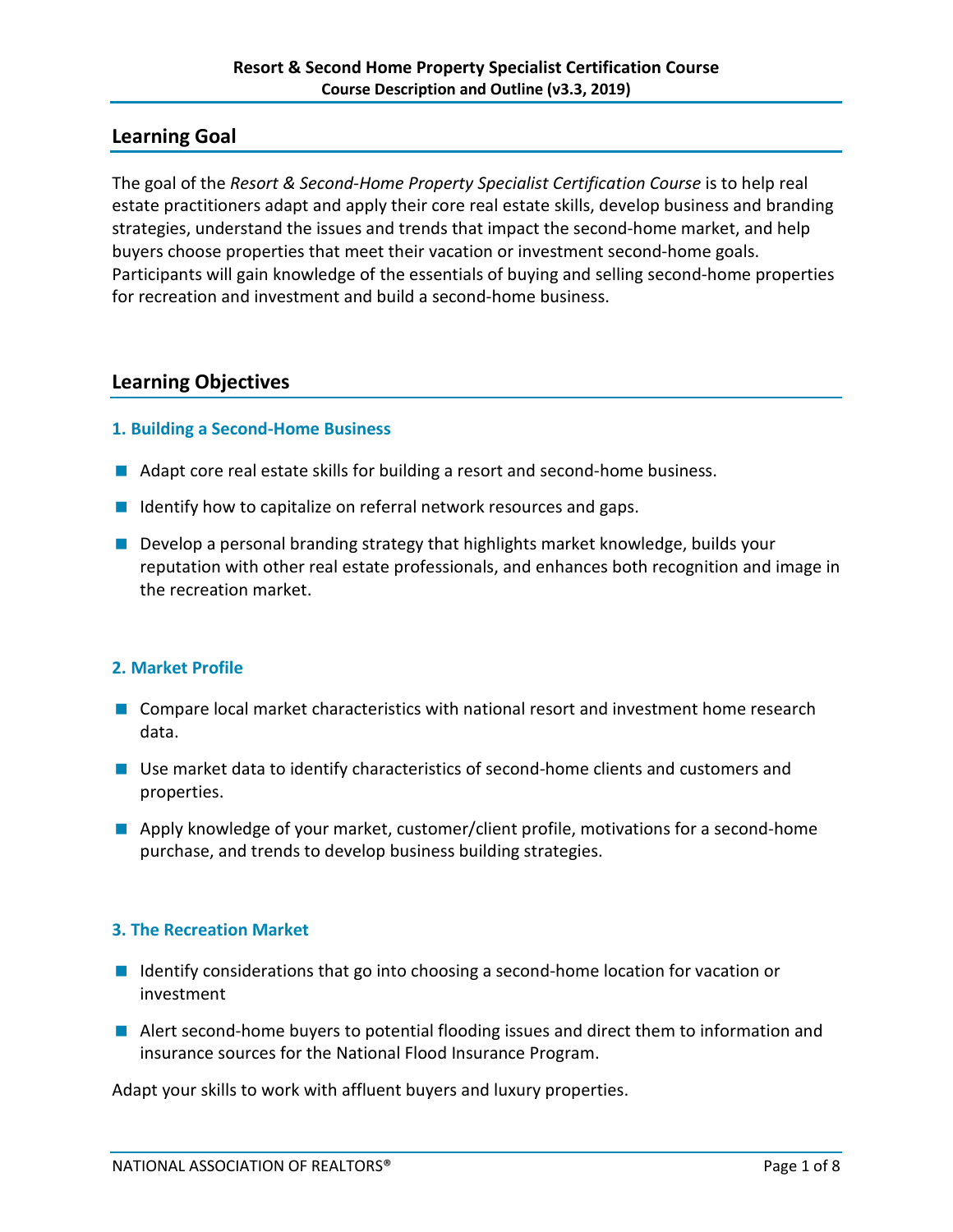### **4. Investment Second Homes**

- Comply with SEC guidelines regarding investment advice.
- **Help second-home buyers select properties that meet their second-home investment goals.**
- Use common property investment forms, tools, and ratios to help investors analyze and evaluate a property's investment value.

#### **5. Tax Aspects of Second-Home Ownership**

- **E** Gain knowledge of the basic tax issues that apply to properties held for current income as well as a potential profit upon sale.
- Alert customers and clients to the tax treatment of second-home vacation and investment properties and recommend access to expert tax advice.
- Recognize situations in which the 14-day rental rule could apply and describe to buyers the potential pitfalls of personal use of an investment property.

### **6. Making the Right Choices**

- I Identify the potential impact of trends and issues on resort and second-home properties, business strategy, and client and customer service.
- **Help clients and customers evaluate and select the type of property and form of ownership** options that meet their second-home objectives.
- **Describe strategies for mortgage financing of a second-home purchase.**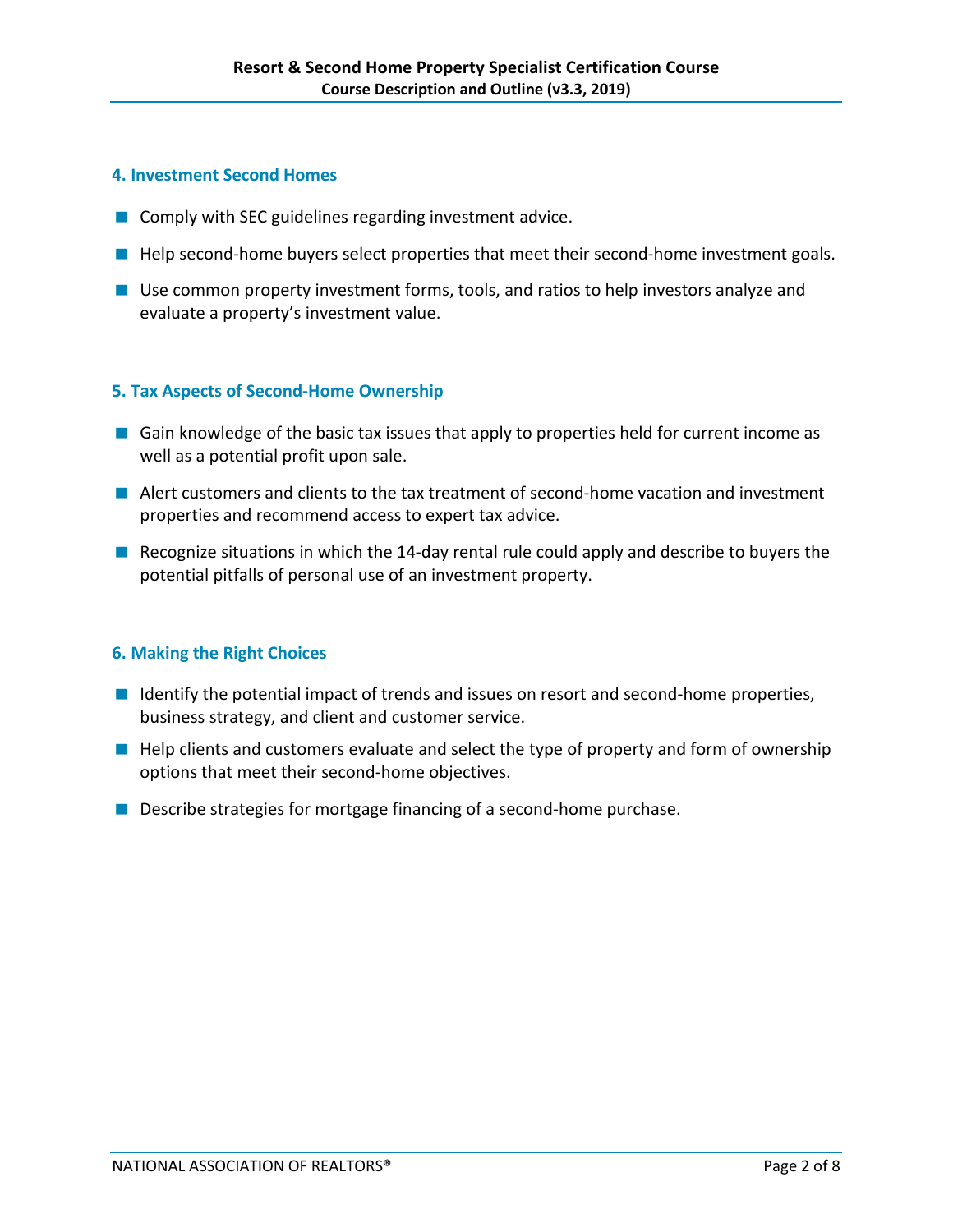## **Topic Outline**

## **Introduction**

- A. Resort and Second Home Property Specialist Certification
- B. How to Earn the RSPS Certification
- C. Course Goal and Learning Objectives
	- 1. Definitions
- D. Test Your Vacation and Investment Home IQ

## **I. Building a Second-Home Business**

- A. Applying Core Real Estate Skills
- B. Business Skills
	- 1. Product and Market Knowledge
	- 2. Financing
	- 3. Investment
	- 4. Negotiation
- C. Interpersonal Skills
	- 1. Communication and Listening
	- 2. Patience
	- 3. Customer Service
	- 4. Mind-set
	- 5. Community Involvement
	- 6. Technology Tools
- D. Risk Management Skills
	- 1. Regulatory Knowledge
	- 2. Representation Duties
	- 3. Tax Issues
	- 4. Data Security Planning
- E. Marketing Skills
	- 1. Presentation Skills
	- 2. Marketing Challenges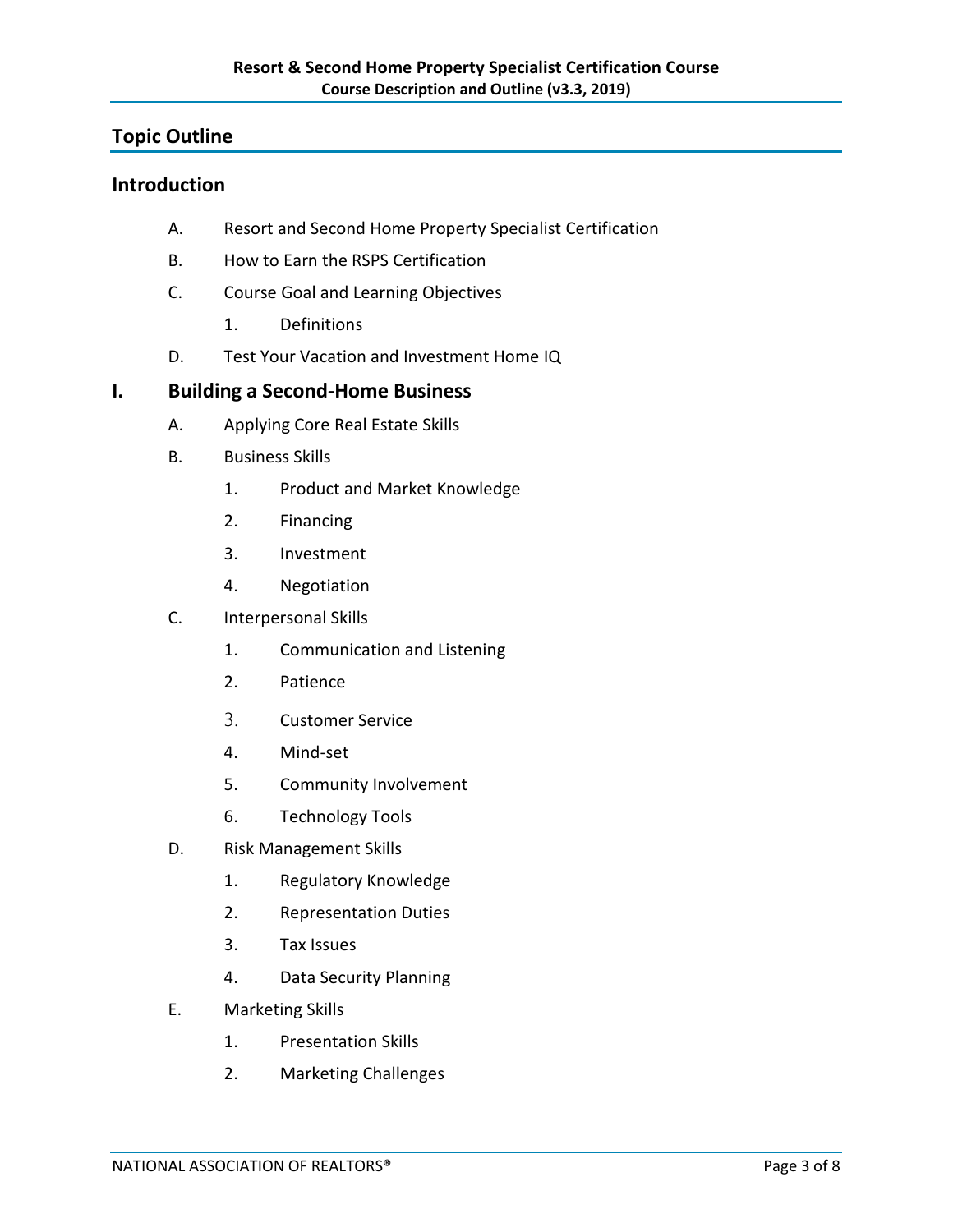- F. Identify Your Market Niche
- G. Property Management and Rental
- H. Network Building
	- 1. Networking for Referrals
- I. Practitioner Perspective: Building Your Referral Business
- J. Stay in Touch and Follow Up
- K. How Do Buyers and Sellers Find Properties and Agents
- L. Personal Branding—Are You #1?
	- 1. Creating Your Own Brand
	- 2. Qualities of Successful Branding
- M. 6- Minute Brainstorm: Personal Branding

### **II. Market Profile**

- A. Market from a National Viewpoint
	- 1. Typical Second-Home Buyer?
- B. National statistics
- C. Second-Homes Market Share
- D. Is the Market Getting Younger?
- E. Home Size, Distance, Location
- F. Intended Uses
- G. Regional Distribution
- H. How Does Your Market Compare?

### **III. The Recreation Market**

- A. The Recreation and Lifestyle Markets
- B. Golf Resorts
- C. Waterfront
- D. Ski Areas
- E. Hunting and Fishing
- F. Wildlife Watching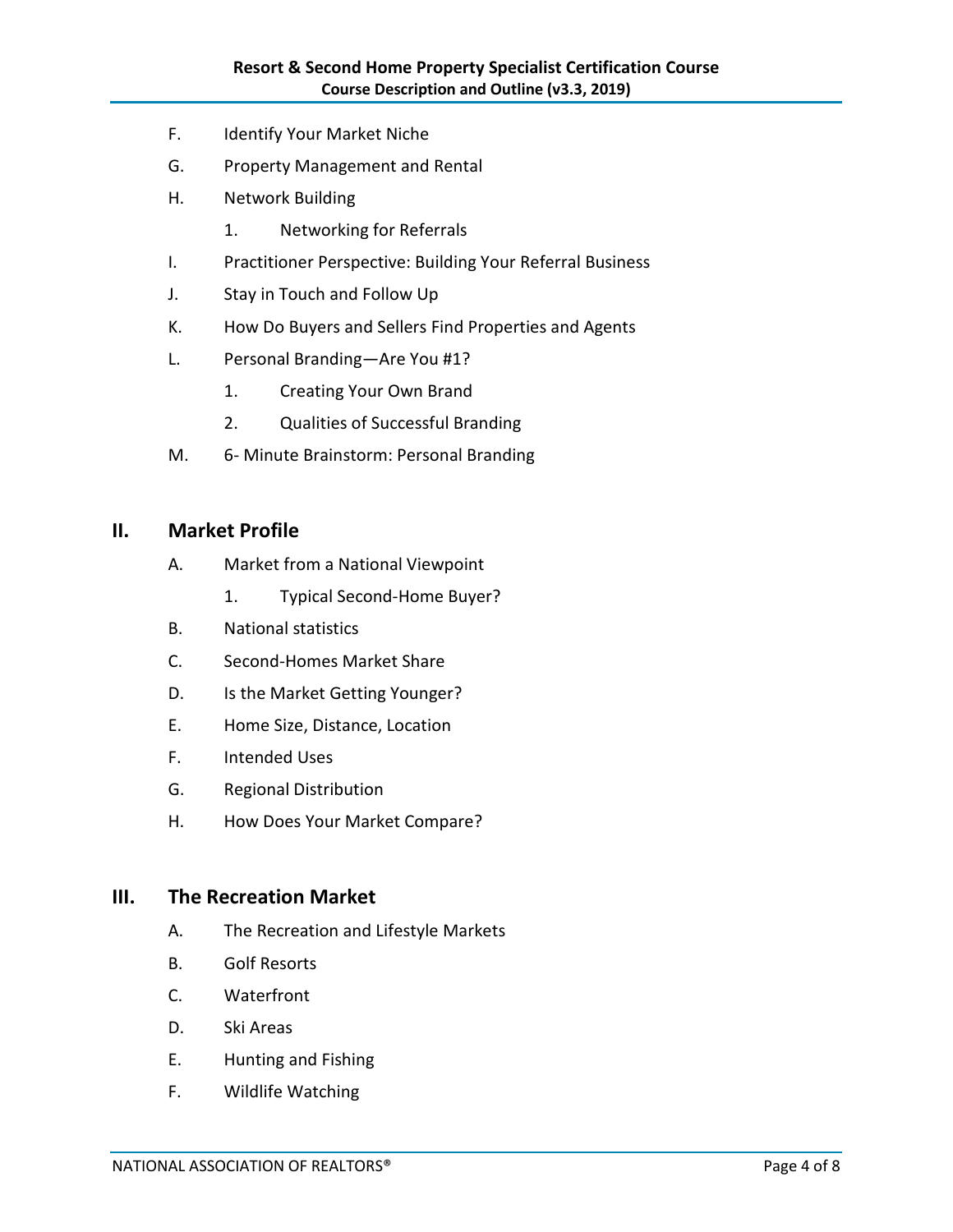- G. Second-Home Markets in Unexpected Places
- H. Flood Insurance
	- 1. National Flood Insurance Program (NFIP)
	- 2. NAR Issue Brief: How Home Buying May Vary in the Floodplain
- I. Practitioner Perspective: Stowe, Vermont
- J. Affluent Buyers, Luxury Properties
	- 1. Price Point—the Top 1−5%
	- 2. What Defines a Luxury Home?
	- 3. Fastest Growing Luxury Markets
- K. Join the Team
- L. Adjust Methods, Customize Materials
	- 1. Showing Property
	- 2. Confidentiality
- M. Practitioner Perspective: How to Become a Luxury and Resort Real Estate Broker
- N. Young and Newly Rich?
- O. How Does the Millennial Generation Define Luxury?
- P. Workforce Housing
- Q. H2B Visas for Seasonal Workers

### **IV. Investment Second Homes**

- A. Is It a Home or an Investment?
	- 1. Two Financial Reasons
	- **2.** Is It a Bear or a Bull Market?
- B. Analyzing Investment Value
	- 1. Annual Property Operating Data
	- 2. Cash Flow Analysis Worksheet
- C. ROI and Cap Rate
- D. Realtors Property Resource<sup>®</sup> Investor Tools
- E. Buying a Second Home for Student Children
- F. International Buyers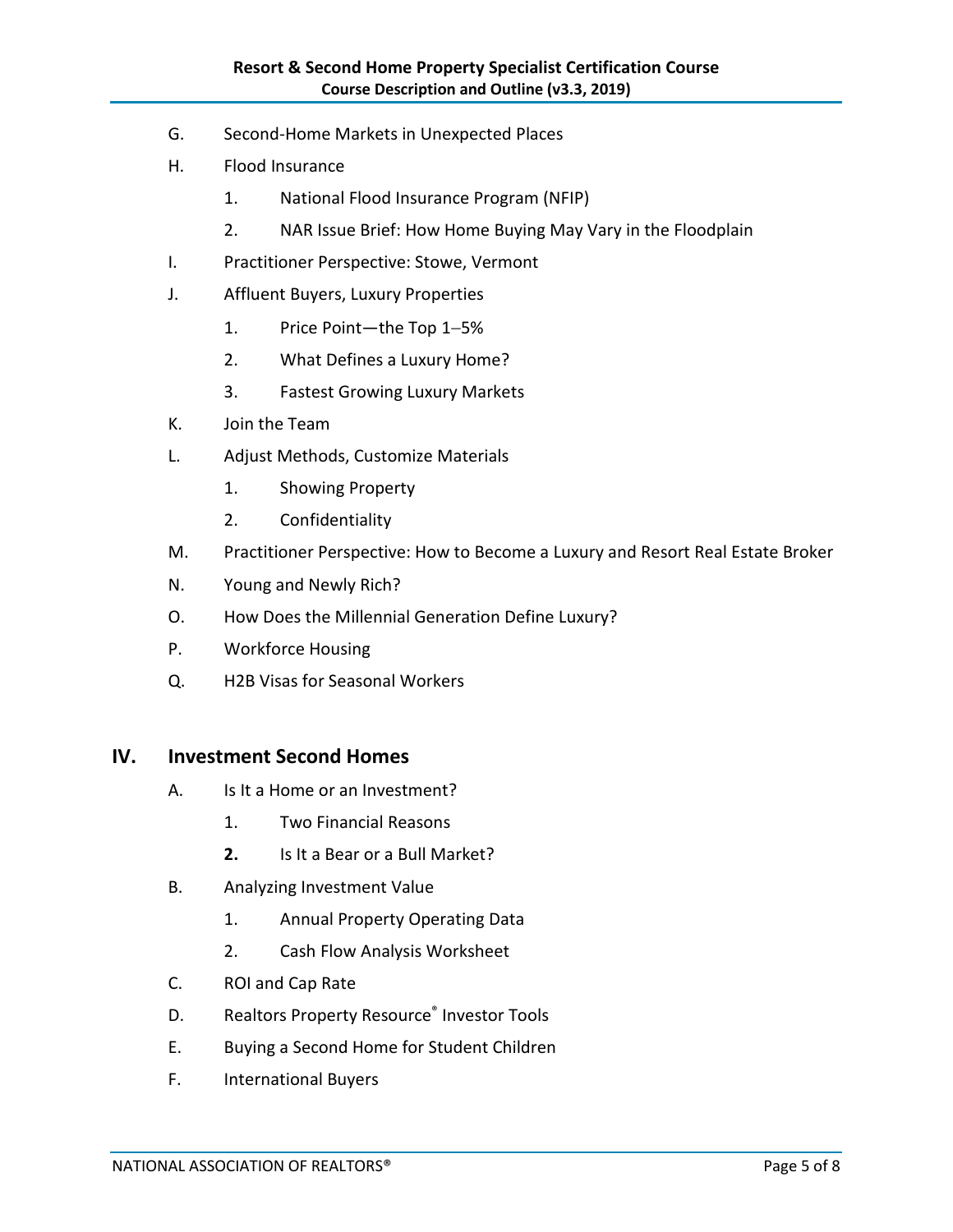- 1. Realtor.com® International
- 2. Major Destinations and Intended Use for Top 5 Countries
- 3. Home Prices Per Square Meter (PPM2)
- 4. Top 20 Markets Search by International Consumers
- G. Guidelines Regarding Investment Advice
- H. Making the Right Choices
- I. Rental Realities
	- 1. Furnishings and Upkeep
	- 2. Property Maintenance
	- 3. Rental and Usage Policies
- J. Short Term Rentals as Investments
	- 1. Pros and Cons of Short Term Rentals
- K. Practitioner Perspective: Working with Second-Home Investors

### **V. Tax Aspects of Second-Home Ownership**

- A. Pop Quiz
- B. The Basics
- C. Tax Cut and Jobs Act—What Changed?
- D. The 14-Day Rental Rule
	- 1. A Tax-Free Windfall?
- E. Rented More than 14 Days?
- F. Participation—Passive, Active, or Material?
	- 1. Real Estate Professionals Are Material Participants
- G. Cost Recovery (Depreciation)
	- 1. Categorize Property Components
	- 2. Depreciation Recapture
	- 3. Consult a Tax Professional
- H. Mortgage Interest Deductibility
	- 1. 90-Day Time Limit on Home Acquisition Debt
- I. Converting a Second Home to a Primary Residence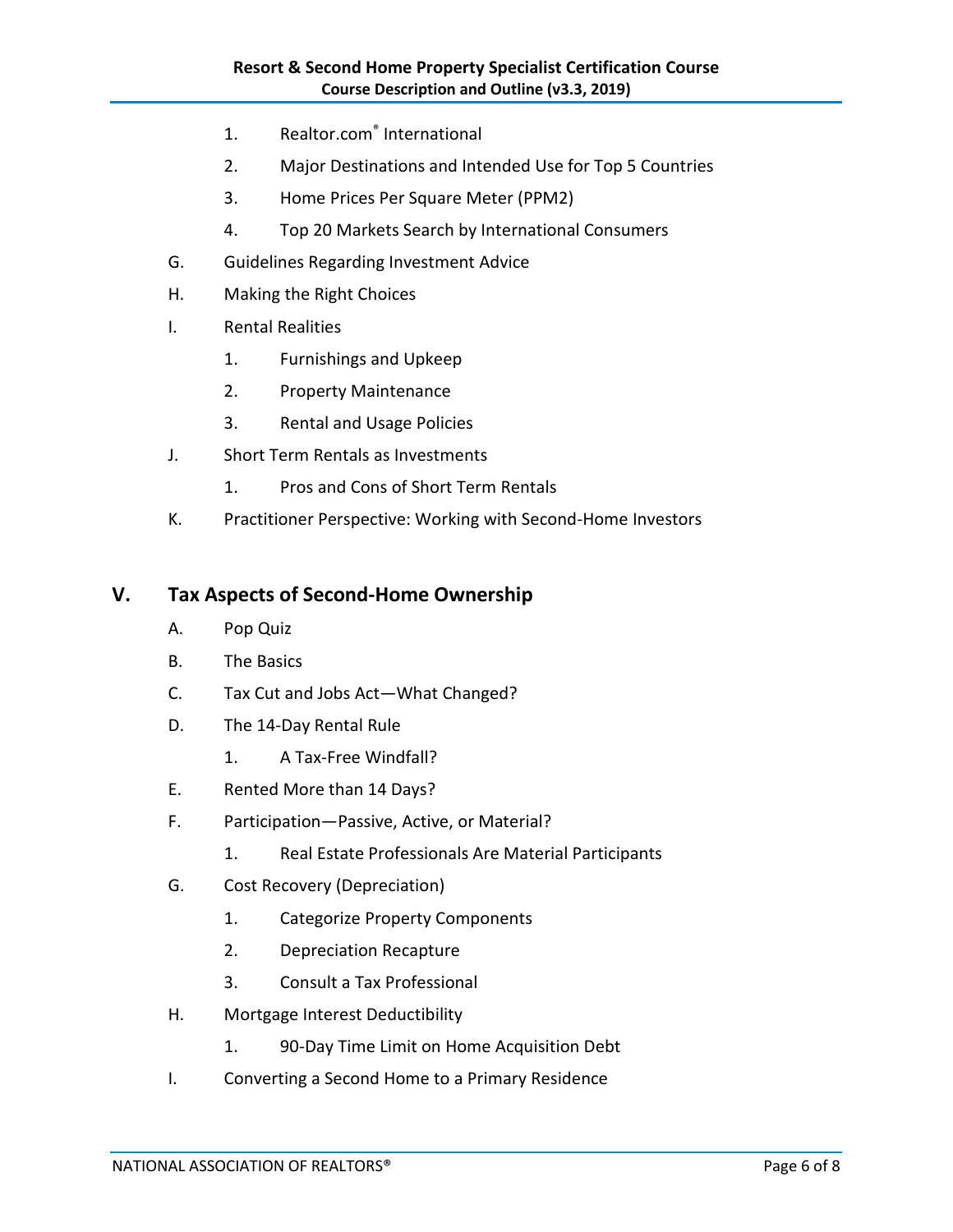- 1. Conversion Strategies
- J. Foreign Owners of U.S. Real Property
	- 1. Foreign Investment in Real Property Tax Act (FIRPTA)
	- 2. Withholding on Rental Income
- K. Capital Gains Tax on a Converted Second Home
	- 1. Capital Gains Tax Example
- L. Tax-Deferred 1031 Real Property Exchanges
	- 1. Residential Property Received in an Exchange
- M. IRS Tax Publications

# **VI. Making the Right Choices**

- A. Putting It All Together
- B. Choosing a Location
	- 1. Return Visitors?
	- 2. Infrastructure and Services
	- 3. Safety and Security
	- 4. Local Attitudes
	- 5. Activities
	- 6. Entertainment
	- 7. Shopping
	- 8. Tourism
	- 9. Scenic Views
	- 10. Climate
	- 11. Weather Events
- C. Cost of Living and Taxes
	- 1. Mandatory Club Dues
	- 2. Point of Sale Ordinances
- D. Traffic Congestion, Transportation, and Access
- E. Practitioner Perspective: Maui, Hawaii
- F. The Facts about Second-Home Financing